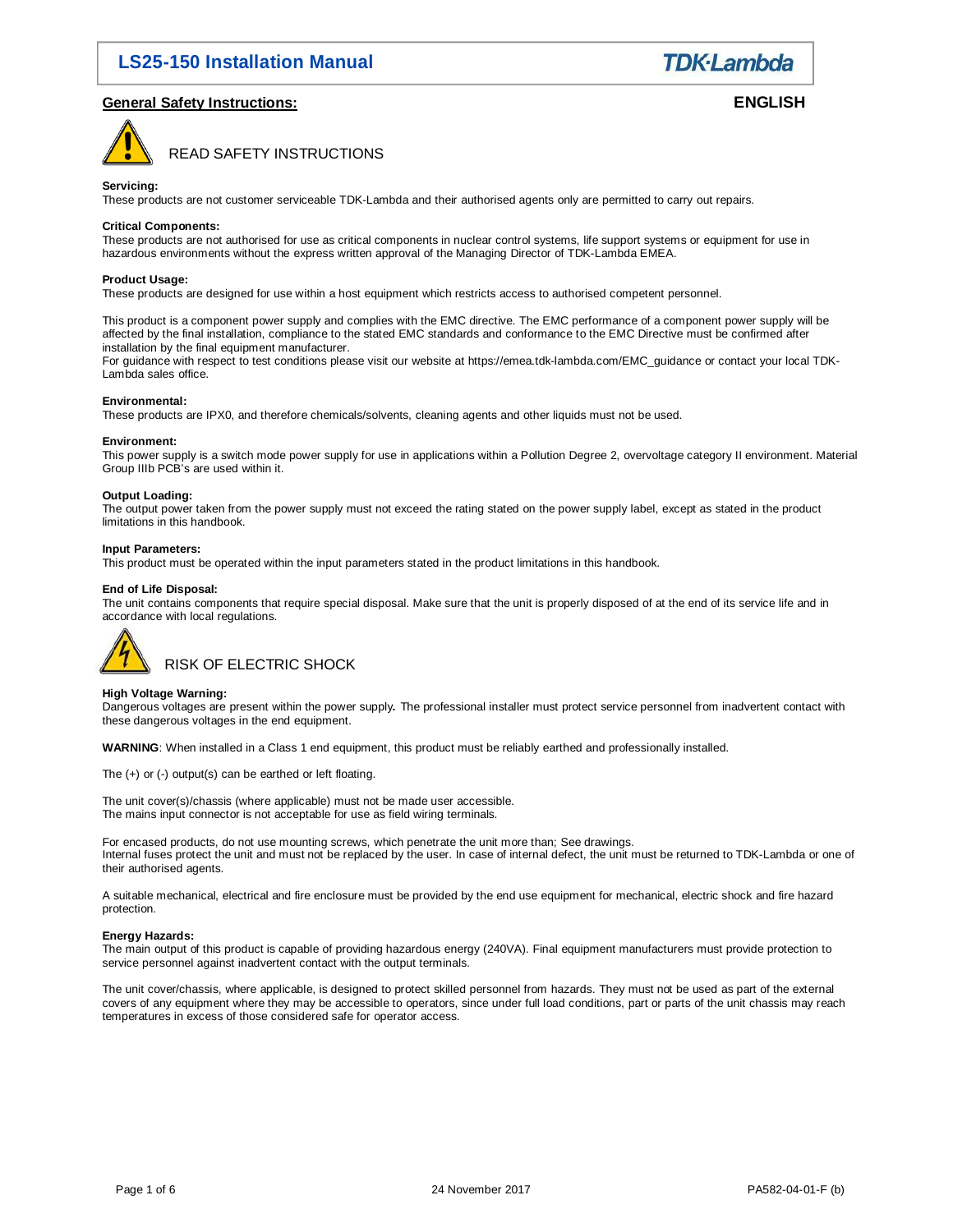### **Allgemeine Sicherheitsvorschriften: DEUTSCH**



LESEN SIE DIE SICHERHEITSVORSCHRIFTEN

### **Wartung:**

Diese Produkte können nicht durch den Kunden gewartet werden. Nur TDK-Lambda und deren zugelassene Vertriebshändler sind zur Durchführung von Reparaturen berechtigt.

### **Kritische Komponenten:**

Diese Produkte sind nicht für die Verwendung als kritische Komponenten in nuklearen Kontrollsystemen, Lebenserhaltungssystemen oder Geräten in gefährlichen Umgebungen geeignet, sofern dies nicht ausdrücklich und in Schriftform durch den Geschäftsführer von TDK-Lambda EMEA genehmigt wurde.

### **Produktverwendung:**

Diese Produkte sind zur Verwendung innerhalb von Anlagen gedacht, die einen auf das Fachpersonal beschränkten Zugang haben.

Dieses Produkt ist ein Komponenten-Netzteil und entspricht der EMV-Richtlinie. Das EMV-Verhalten eines Einbaunetzteiles wird von der Einbausituation im Endgerät maßgeblich beeinflusst. Die Übereinstimmung mit den angegebenen EMV-Normen und die Erfüllung der EMV-Richtlinie muss nach dem Einbau vom Endgerätehersteller nachgewiesen werden. Für Anwendungshinweise besuchen Sie bitte unsere Website auf https://emea.tdk-lambda.com/EMC\_guidance oder kontaktieren Sie Ihr lokales TDK-Lambda Vertriebsbüro.

### **Umwelt:**

Diese Produkte sind IPX0, aus diesem Grund dürfen keine Chemikalien/Lösungsmittel, Reinigungsmittel und andere Flüssigkeiten verwendet werden.

### **Umgebung:**

Dieses Netzteil ist ein Schaltnetzteil zur Verwendung in einer Umgebung mit einem Verschmutzungsgrad 2, Überspannungskategorie II. Es werden PCBs Materialgruppe IIIb verwendet.

### **Ausgangsstrom:**

Der Ausgangsstrom des Netzteiles darf die Leistung, die auf dem Label des Netzteiles vermerkt ist, nur dann überschreiten, wenn dies in diesem Handbuch beschrieben und spezifiziert ist.

### **Eingangsparameter:**

Dieses Produkt muss innerhalb der Eingangsparameter, die in der Produktspezifikation sowie in diesen Handbuch angegeben sind, betrieben werden.

### **Entsorgung am Ende der Betriebszeit:**

Das Gerät enthält Komponenten die unter Sondermüll fallen. Das Gerät muss am Ende der Betriebszeit ordnungsgemäß und in Übereinstimmung mit den regionalen Bestimmungen entsorgt werden.



### GEFAHR DURCH ELEKTRISCHEN SCHLAG

### **Hochspannungswarnung:**

Innerhalb des Netzteiles gibt es gefährliche Spannungen**.** Der Elektroinstallateur muss das Wartungspersonal vor versehentlichem Kontakt mit den gefährlichen Spannungen im Endgerät schützen.

**WARNUNG!** Falls Sie unser Netzgerät in eine Anwendung mit Schutzklasse 1 eingebaut haben, stellen Sie sicher, dass es fachgerecht installiert und zuverlässig geerdet ist.

Die (+) oder (-) Ausgänge können geerdet werden oder potenzialfrei bleiben.

Die Abdeckung des Gerätes/das Gehäuse darf für den Benutzer nicht zugänglich sein. Der Eingangsklemme ist nicht für die Verwendung als Verdrahtungsanschluss im Feld geeignet.

Für Produkte mit Gehäuse, verwenden Sie keine Schrauben, die in das Gerät mehr eindringen als; siehe Zeichnung Eine interne Sicherung schützt das Gerät und darf durch den Benutzer nicht ausgetauscht werden. Im Fall von einem Defekt muss das Gerät an TDK-Lambda oder einen der autorisierten Vertriebshändler zurückgeschickt werden.

Ein geeignetes mechanisches, elektrisches und brandgeschütztes Gehäuse muss als Schutz vor der Gefahr von mechanischen Risiken, Stromschlägen und Brandschutz in dem Endgerät vorgesehen werden.

### **Gefahren durch elektrische Energie:**

Von bestimmten Netzteilen kann, je nach Einstellung der Ausgangsspannung, eine gefährliche elektrische Energie ausgehen (240VA). Die Endgerätehersteller müssen einen Schutz für Servicepersonal vor unbeabsichtigtem Kontakt mit den Ausgangsanschlüssen dieser Netzteile vorsehen. Kann aufgrund der Einstellung gefährliche elektrische Energie auftreten, dürfen die Anschlüsse für den Benutzer nicht zugänglich sein.

Die Geräteabdeckung/das Gehäuse wurde so entwickelt, dass das Fachpersonal vor Gefahren geschützt wird. Sie dürfen nicht als Teil der externen Abdeckung der Endapplikation verwendet werden, die für den Betreiber zugänglich sind. Das Netzteilgehäuse oder Teile davon, können unter voller Belastung erhöhte Temperaturen erreichen, die für den Betreiber als nicht sicher betrachtet werden.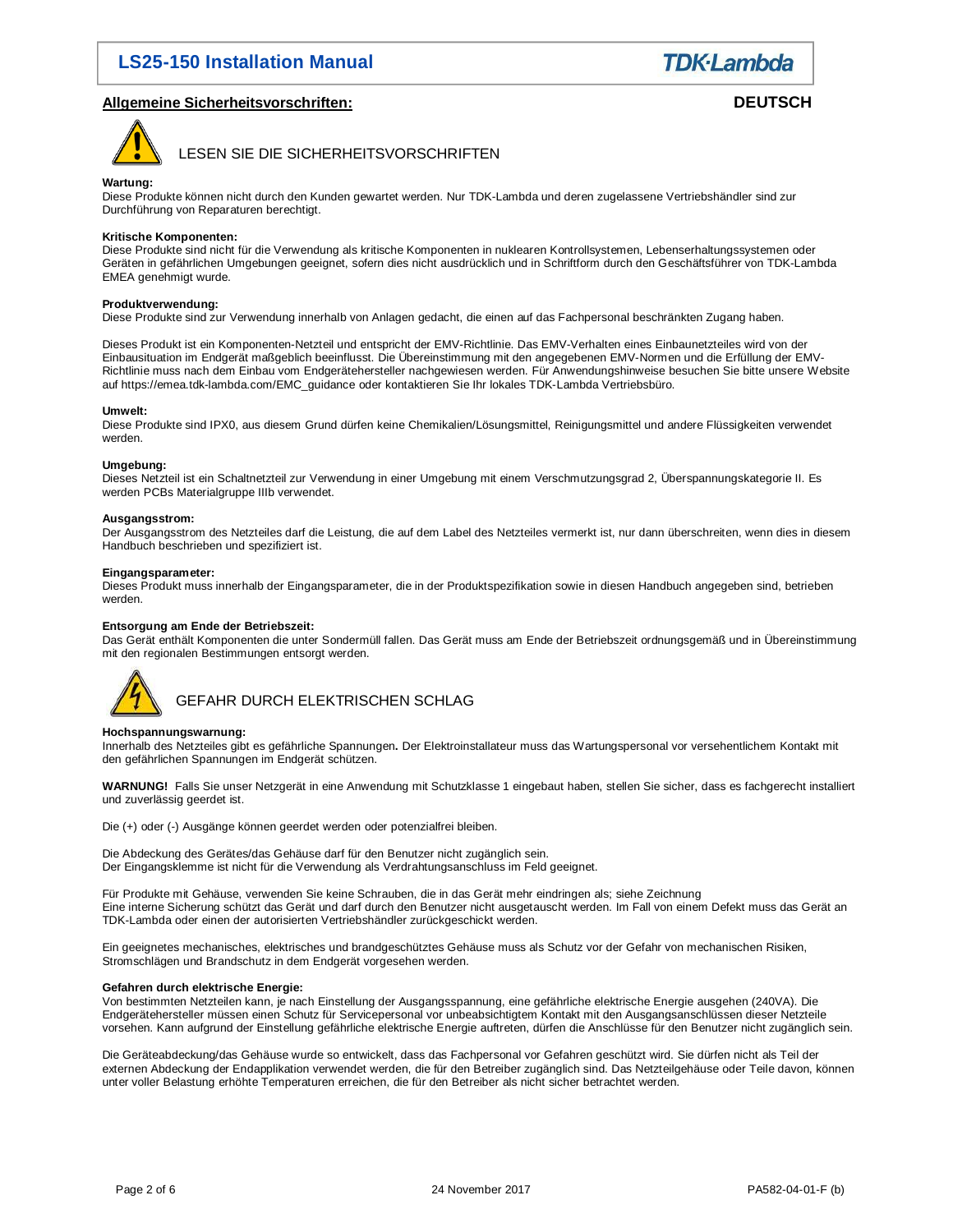**TDK**·Lambda

### **Consignes générales de sécurité: FRANÇAIS**



### LIRE LES CONSIGNES DE SECURITE

#### **Entretien:**

Ces produits ne peuvent pas être réparés par l'utilisateur. Seuls, TDK-Lambda et ses agents agréés sont autorisés à effectuer des réparations.

### **Composants critiques:**

Ces produits ne doivent pas être utilisés en tant que composants critiques dans des systèmes de commande nucléaire, dans des systèmes de sauvetage ou dans des équipements utilisés dans des environnements dangereux, sans l'autorisation écrite expresse du directeur général de TDK-Lambda EMEA.

### **Utilisation du produit:**

Ces produits sont conçus pour être utilisés dans un équipement hôte dont l'accès n'est autorisé qu'aux personnes compétentes.

Ce produit est un composant d'alimentation électrique et est conforme à la directive EMC.

La performance CEM d'une alimentation considérée comme un composant d'un équipement sera affectée par l'équipement final, la conformité aux normes CEM énoncée et la conformité à la directive CEM doivent être confirmées après installation de l'alimentation par le fabricant de l'équipement final.

Pour obtenir des conseils concernant nos conditions d'essai, veuillez consulter notre site Web à l'adresse https://emea.tdklambda.com/EMC\_guidance ou contacter votre bureau de vente local TDK-Lambda.

#### **Environnement:**

Ces produits sont IPX0, et donc on ne doit pas utiliser des produits chimiques/solvants, des produits de nettoyage et d'autres liquides.

#### **Environnement fonctionnel :**

Cette alimentation fonctionne en mode commutation pour utilisation dans des applications fonctionnant dans un environnement avec Degré de Pollution 2 et catégorie de surtension II. Elle utilise des cartes des circuits imprimés (PCB) de Groupe IIIb.

#### **Intensité soutirée:**

L'intensité soutirée de l'alimentation ne doit pas dépasser l'intensité nominale marquée sur la plaque signalétique, sauf indications contraires dans les limitations du produit décrit dans ce manuel.

#### **Paramètres d'entrée:**

Ce produit doit être utilisé à l'intérieur des paramètres d'entrée indiqués dans les limitations du produit dans ce manuel.

#### **Elimination en fin de vie:**

L'alimentation contient des composants nécessitant des dispositions spéciales pour leur élimination. Vérifiez que cette alimentation est mise au rebut correctement en fin de vie utile et conformément aux réglementations locales en vigueur.



### **Attention-Danger haute tension:**

Des tensions dangereuses sont présentes dans l'alimentation. L'installateur doit protéger le personnel d'entretien contre un contact involontaire avec ces tensions dangereuses dans l'équipement final.

**AVERTISSEMENT**: Si ce produit est installé dans un équipement final de classe I, il doit être mis à la terre de manière fiable et installé par un professionnel averti.

Les sorties (+) ou (-) peuvent être raccordées à la terre ou laissées flotttantes.

Le couvercle/châssis de l'alimentation ne doit pas être accessible à l'utilisateur.Le connecteur d'entrée d'alimentation principale ne doit pas être utilisé comme borne de raccordement.

N'utilisez pas de vis pénétrant dans le module sur une profondeur supérieure à :Voir dessins.

Un fusible interne protège le module et ne doit pas être remplacé par l'utilisateur. En cas de défaut interne, le module doit être renvoyé à TDK-Lambda ou l'un de ses agents agréés.

Une enceinte appropriée doit être prévue par l'utilisateur final pour assurer la protection contre les chocs mécaniques, les chocs électriques et l'incendie.

### **Energies dangereuses:**

Certains modules peuvent générer une énergie dangereuse (240VA) selon le réglage de tension de sortie. Le fabricant de l'équipement final doit assurer la protection des techniciens d'entretien contre un contact involontaire avec les bornes de sortie de ces modules. Si une telle tension dangereuse risque de se produire, les bornes ou les connexions du module ne doivent pas être accessibles par l'utilisateur.

Le couvercle et le châssis du module sont conçus pour protéger des personnels expérimentés. Ils ne doivent pas être utilisés comme couvercles extérieurs d'un équipement, accessible aux opérateurs car en condition de puissance maximum, des parties du châssis peuvent atteindre des températures considérées comme dangereuses pour l'opérateur.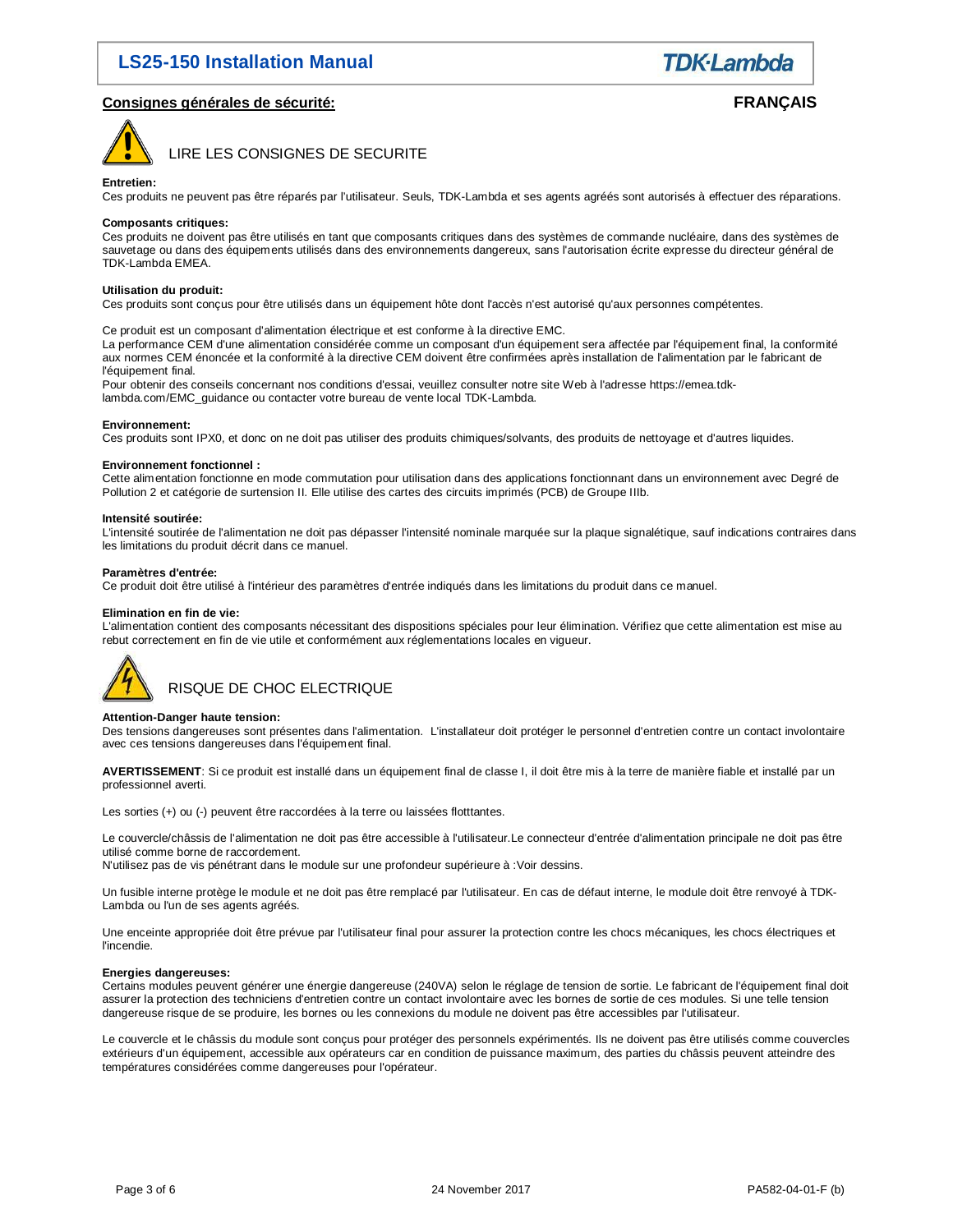### **Norme generali di sicurezza: ITALIANO**

**TDK**·Lambda



SI PREGA DI LEGGERE LE NORME DI SICUREZZA

#### **Manutenzione:**

Il cliente non può eseguire alcuna manutenzione su questi prodotti. L'esecuzione delle eventuali riparazioni è consentita solo a TDK-Lambda e ai suoi agenti autorizzati.

#### **Componenti critici:**

Non si autorizza l'uso di questi prodotti come componenti critici all'interno di sistemi di controllo nucleari, sistemi necessari alla sopravvivenza o apparecchiature destinate all'impiego in ambienti pericolosi, senza l'esplicita approvazione scritta dell'Amministratore Delegato di TDK-Lambda EMEA.

### **Uso dei prodotti:**

Questi prodotti sono progettati per l'uso all'interno di un'apparecchiatura ospite che limiti l'accesso al solo personale competente e autorizzato.

Questo prodotto è un alimentatore componenti ed è conforme alla direttiva EMC.

Le prestazioni EMC di un alimentatore utilizzato come componente di un'apparecchiatura saranno influenzate dal montaggio finale, la conformità alle norme EMC indicate e la conformità alla direttiva EMC dovranno essere confermata dopo l'installazione dell'alimentatore da parte del produttore dell'apparecchiatura finale.

Per indicazioni riguardanti le condizioni di test si prega di visitare il nostro sito web all'indirizzo https://emea.tdk-lambda.com/EMC\_guidance o contattare l'ufficio vendite TDK-Lambda locale.

### **Condizioni ambientali:**

Questi prodotti sono classificati come IPX0, dunque non devono essere utilizzati sostanze chimiche/solventi, prodotti per la pulizia o liquidi di altra natura.

#### **Ambiente:**

Questo prodotto è un alimentatore a commutazione, destinato all'uso in applicazioni rientranti in ambienti con le seguenti caratteristiche: Livello inquinamento 2, Categoria sovratensione II. Questo prodotto contiene schede di circuiti stampati in materiali di Gruppo IIIb.

#### **Carico in uscita:**

La potenza in uscita ottenuta dall'alimentatore non deve superare la potenza nominale indicata sulla targhetta dell'alimentatore, fatto salvo dove indicato nei limiti per i prodotto specificati in questo manuale.

### **Parametri di alimentazione:**

Questo prodotto deve essere utilizzato entro i parametri di alimentazione indicati nei limiti per il prodotto, specificati in questo manuale.

#### **Smaltimento:**

L'unità contiene componenti che richiedono procedure speciali di smaltimento. Accertarsi che l'unità venga smaltita in modo corretto al termine della vita utile e nel rispetto delle normative locali.



### **Avvertimento di alta tensione:**

All'interno dell'alimentatore sono presenti tensioni pericolose. Gli installatori professionali devono proteggere il personale di manutenzione dal rischio di contatto accidentale con queste tensioni pericolose all'interno dell'apparecchiatura finale.

**ATTENZIONE**: Se installato in un'attrezzatura di classe I, questo prodotto deve essere collegato a terra in modo affidabile ed installato in modo professionale.

Le uscite (+) o (-) possono essere messa a terra o lasciate isolate.

I coperchi/il telaio dell'unità non devono essere accessibili da parte dell'utente. Il connettore dell'alimentazione principale non può essere utilizzato come terminale di collegamento di campo.

Non utilizzare viti che penetrano nell'unità per più di : Vedi disegni

Un fusibile interno protegge l'unità e non deve essere sostituito dall'utente. Nell'eventualità di un difetto interno, restituire l'unità a TDK-Lambda o a uno dei suoi agenti autorizzati.

L'apparecchiatura finale deve includere una recinzione meccanica, elettrica e antincendio per proteggere dai pericoli di natura meccanica, dalle scosse elettriche e dai pericoli di incendio.

### **Pericoli energetici:**

Alcuni moduli sono in grado di erogare energia pericolosa (240VA) a seconda della tensione in uscita impostata. I produttori delle apparecchiature finali sono tenuti a proteggere il personale di manutenzione dal rischio di contatto accidentale con questi terminali dei moduli di uscita. Se impostati su livelli che non escludono l'erogazione di energia pericolosa, questi terminali o collegamenti non devono risultare accessibili da parte dell'utente.

Il coperchio/telaio dell'unità è realizzato per proteggere il personale esperto dai pericoli. Non deve essere usato come parte degli involucri esterni di qualsiasi apparecchiatura, se risulta accessibile da parte degli addetti, poiché è possibile che in condizioni di pieno carico una o più parti del telaio dell'unità giunga/giungano a temperature superiori ai limiti considerati sicuri per l'accesso da parte degli addetti.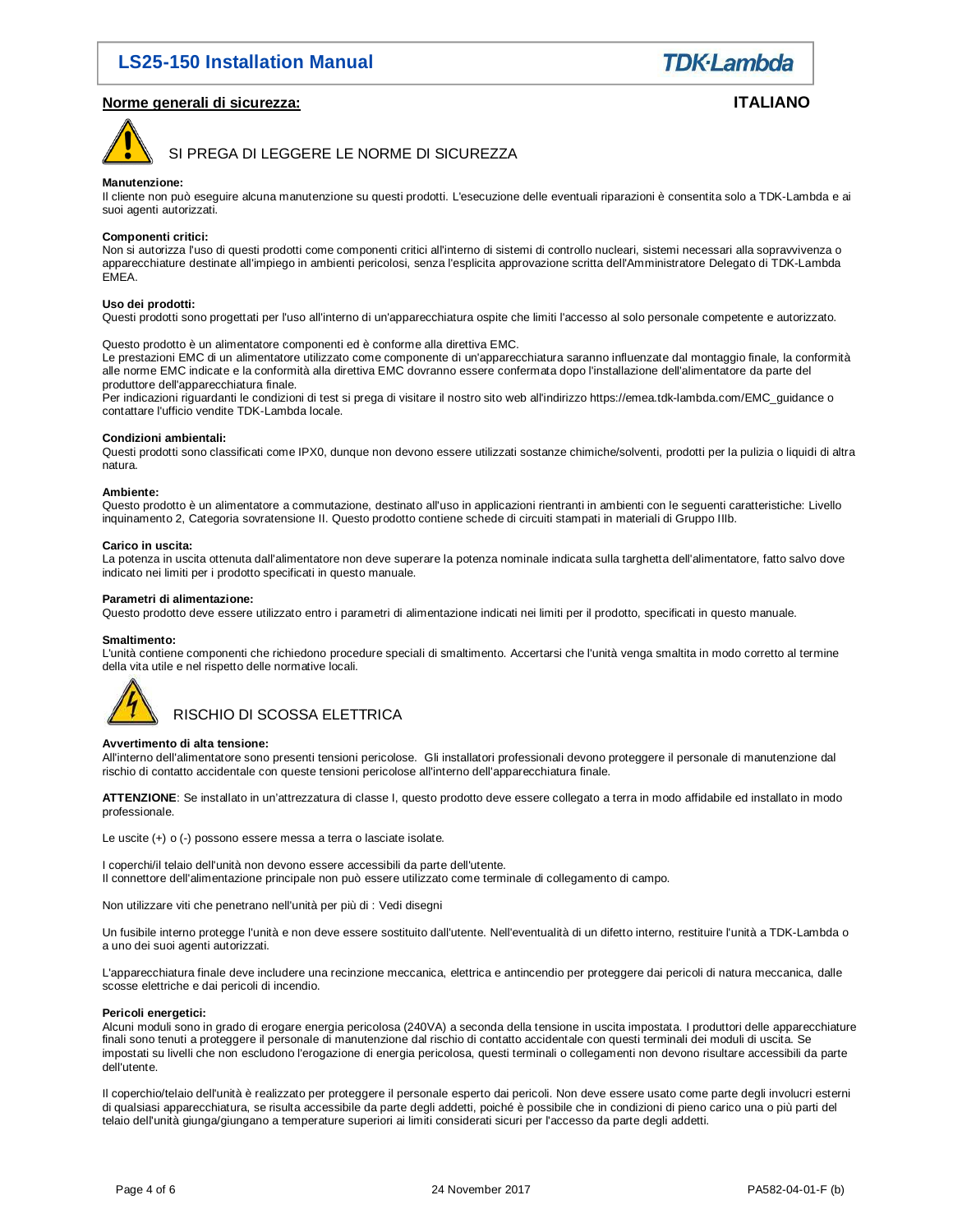**TDK**·Lambda

### **Instrucciones generales de seguridad: ESPAÑOL**



LEA LAS INSTRUCCIONES DE SEGURIDAD

### **Servicio:**

Estos productos no pueden ser reparados por los clientes. TDK-Lambda y sus agentes autorizados son los únicos que pueden llevar a cabo las reparaciones.

#### **Componentes fundamentales:**

Estos productos no pueden ser utilizados como componentes fundamentales en sistemas de control nuclear, sistemas de soporte vital o equipos a utilizar en entornos peligrosos sin el consentimiento expreso por escrito del Director General de TDK-Lambda EMEA.

### **Uso de los productos:**

Estos productos han sido diseñados para ser utilizados en un equipo central que restrinja el acceso al personal cualificado autorizado.

### Este producto es una fuente de alimentación de componentes y cumple con la directiva EMC.

El rendimiento de CEM del suministro eléctrico de un componente se verá afectado por la instalación final; el fabricante del equipo final debe confirmar el cumplimiento de las normas CEM establecidas y la conformidad con la Directiva CEM después de la instalación. Si desea orientación sobre las condiciones de prueba, visite nuestro sitio web en https://emea.tdk-lambda.com/EMC\_guidance o póngase en contacto con la oficina de ventas local de TDK-Lambda

### **Medioambiental:**

Estos productos son IPX0 y, por tanto, no pueden utilizarse sustancias químicas/disolventes, agentes de limpieza ni otros líquidos.

#### **Medio ambiente:**

Esta fuente de alimentación es una fuente de alimentación de modo conmutado a utilizar en aplicaciones dentro de un entorno con un Grado de contaminación 2 y una Categoría de sobretensión II. En él se utilizan policloruros de bifenilo del Grupo de materiales IIIb.

#### **Carga de salida:**

La potencia de salida tomada de la fuente de alimentación no puede sobrepasar el valor nominal indicado en la etiqueta de la fuente de alimentación, excepto en los casos indicados en las limitaciones del producto en este manual.

#### **Parámetros de entrada:**

Este producto debe ser utilizado dentro de los parámetros de entrada indicados en las limitaciones del producto en este manual.

#### **Desecho de la unidad:**

La unidad contiene componentes que deben ser desechados de una manera especial. Asegúrese de desechar correctamente la unidad al final de su vida útil y conforme a las normas locales vigentes.



### PELIGRO DE DESCARGAS ELÉCTRICAS

### **Advertencia de alta tensión:**

En esta fuente de alimentación hay tensiones peligrosas. El instalador profesional debe proteger al personal de servicio contra cualquier contacto accidental con estas tensiones peligrosas en el equipo final.

**ADVERTENCIA**: La instalación de este producto en un equipo de clase I la deben llevar a cabo profesionales y el producto debe estar conectado a tierra.

La salida o salidas (+) o (-) pueden conectarse a tierra o se las puede dejar flotando.

Debe impedirse el acceso de los usuarios a la cubierta o cubiertas y al chasis de la unidad. El conector de entrada de la red no es apto para ser utilizado a modo de bornes de cableado de campo.

No utilice tornillos de montaje susceptibles de penetrar en la unidad más de: Ver dibujos.

Un fusible interno protege la unidad y este no debe ser nunca reemplazado por el usuario. En caso de existir algún defecto interno, la unidad debe ser enviada a TDK-Lambda o a uno de sus agentes autorizados.

El equipo de uso final debe constituir un recinto de protección mecánica, eléctrica y contra incendios de protección mecánica, contra descargas eléctricas y contra el peligro de incendios.

### **Peligros de energía:**

Algunos módulos pueden generar energía peligrosa (240VA) dependiendo de la configuración de la tensión de salida. Los fabricantes de equipos finales deben proteger al personal de servicio contra un contacto accidental con estos bornes de salida de los módulos. Si se configura de modo que pueda generarse energía peligrosa, hay que evitar que el usuario pueda acceder a los bornes o conexiones del módulo.

La cubierta/chasis de la unidad ha sido diseñada para que proteja a las personas cualificadas de los peligros. No deben ser utilizadas como parte de las cubiertas externas de cualquier equipo al que pueden acceder los operarios, ya que bajo unas condiciones de carga completa, la pieza o piezas del chasis de la unidad pueden alcanzar temperaturas superiores a las consideradas seguras para el acceso de los operarios.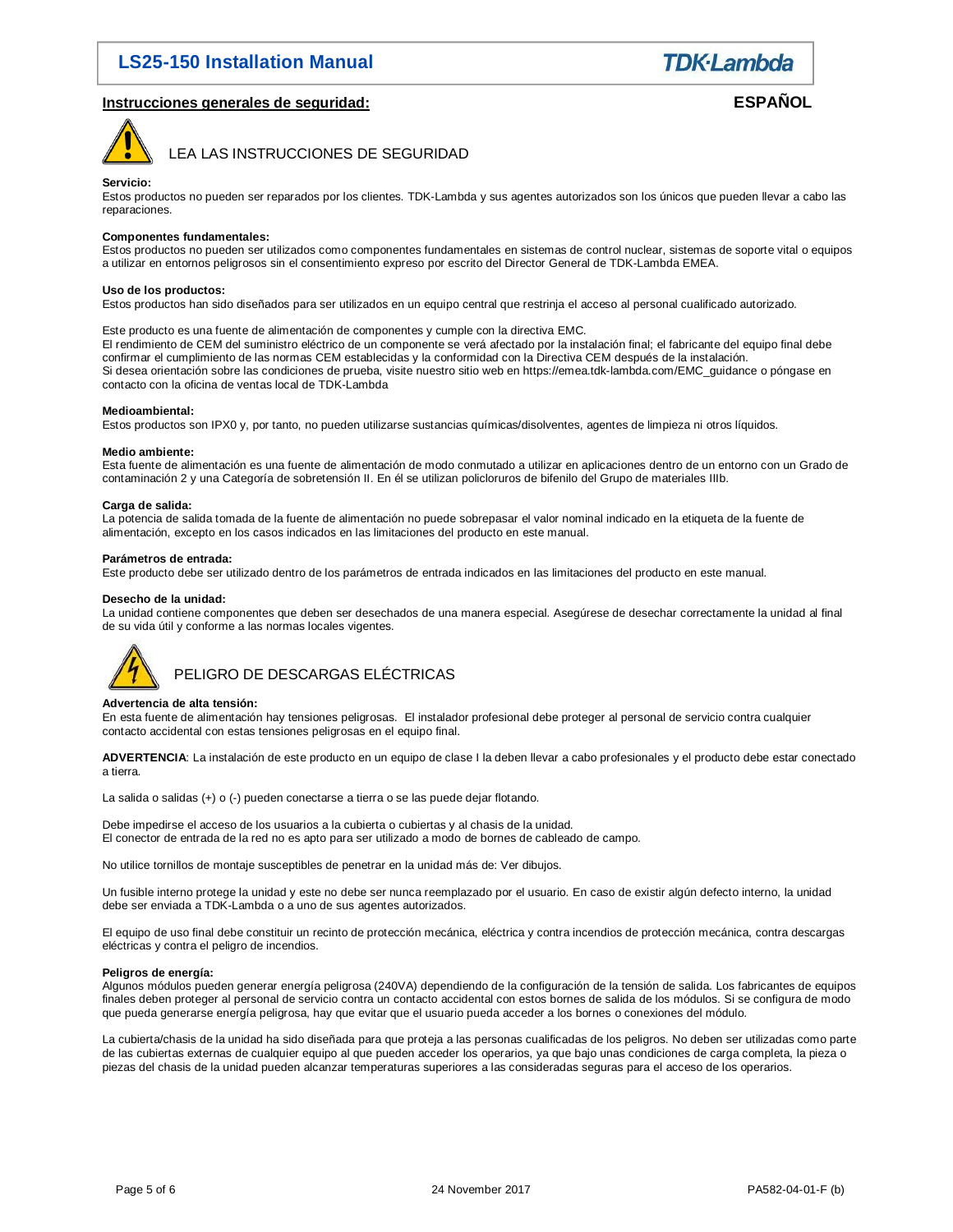

### **Instruções gerais de segurança: PORTUGUÊS**



LEIA AS INSTRUÇÕES DE SEGURANÇA

### **Manutenção:**

Estes produtos não são podem ser submetidos a manutenção por parte do cliente. Apenas a TDK-Lambda e os seus agentes autorizados têm permissão para realizar reparações.

### **Componentes essenciais:**

Não é autorizada a utilização destes produtos como componentes essenciais de sistemas de controlo nuclear, sistemas de suporte de vida ou equipamento para utilização em ambientes perigosos sem a expressa autorização por escrito do Director-Geral da TDK-Lambda EMEA.

### **Utilização do produto:**

Estes produtos foram concebidos para utilização dentro de um equipamento de alojamento que apenas permita o acesso a pessoal qualificado autorizado.

Este produto é uma fonte de alimentação componente e está em conformidade com a directiva EMC. O desempenho EMC da fonte de alimentação de um componente será afetado pela instalação final. Após a instalação, o fabricante do equipamento final tem de confirmar a conformidade com as normas EMC indicadas e a conformidade com a Diretiva EMC. Para obter orientação relativamente às condições de teste, visite o nosso website, em https://emea.tdk-lambda.com/EMC\_guidance, ou contacte o seu escritório de vendas local da TDK-Lambda.

#### **Ambiental:**

Estes produtos são IPX0 e, como tal, não se devem utilizar químicos/solventes, agentes de limpeza e outros líquidos.

#### **Ambiente:**

Esta fonte de alimentação é uma fonte de alimentação do modo de comutação para utilização em aplicações com um Nível de Poluição 2 e ambientes da categoria de sobretensão II. São utilizadas placas de circuitos impressos do grupo de materiais IIIb.

#### **Carga de saída:**

A potência de saída extraída da fonte de alimentação não deve exceder a classificação assinalada na etiqueta da fonte de alimentação, excepto quando indicado nas limitações do produto neste guia.

#### **Parâmetros de entrada:**

Este produto deve ser utilizado dentro dos parâmetros de entrada indicados nas limitações do produto neste guia.

### **Eliminação no fim de vida:**

A unidade contém componentes que necessitam de procedimentos especiais de eliminação. Certifique-se de que a unidade é devidamente eliminada no fim da sua vida útil e que tal é feito em conformidade com os regulamentos locais.



### **Aviso de alta tensão:**

Estão presentes tensões perigosas dentro da fonte de alimentação. O profissional que realizar a instalação deve proteger o pessoal de assistência contra contactos inadvertidos com estas tensões perigosas do equipamento final.

**AVISO**: Quando instalado num equipamento de Classe I, este produto deve ser ligado à terra de forma fiável e instalado por um profissional.

As saídas (+) e (-) podem ser ligadas à terra ou deixadas soltas.

O chassis/cobertura(s) da unidade não deve estar acessível ao utilizador.

O conector de entrada de alimentação não deve ser utilizado como terminal de cablagens no local.

Não utilize parafusos de montagem, uma vez que estes penetrarão na unidade em mais do que: Veja os desenhos

Existe um fusível interno que protege a unidade e que não deve ser substituído pelo utilizador. Em caso de defeito interno, a unidade deve ser devolvida à TDK-Lambda ou a um dos seus agentes autorizados.

O equipamento de utilização final deve fornecer um bastidor com protecção mecânica, eléctrica e contra incêndios adequada.

### **Perigos de energia:**

Alguns módulos tem a capacidade de fornecer energia perigosa (240VA), de acordo com a configuração da tensão de saída. O equipamento final do fabricante deve garantir que o pessoal de assistência está protegido contra contactos inadvertidos com estes terminais de saída do módulo. Se essa energia perigosa for produzida, as ligações e os terminais do módulo não devem ser acessíveis pelos utilizadores.

O chassis/cobertura da unidade está concebido de forma a proteger o pessoal especializado de perigos. Não devem ser utilizados como parte das coberturas externas de qualquer equipamento em que possam estar acessíveis aos operadores, uma vez que em condições de carga máxima, algumas peças do chassis da unidade podem atingir temperaturas superiores às consideradas seguras para o acesso do operador.

# TDK·Lambda

TDK-Lambda Germany GmbH Karl-Bold-Str. 40 D-77855 Achern, Germany Tel: +49 (0) 7841 6660 Fax: +49 (0) 7841 5000 www.emea.tdk-lambda.com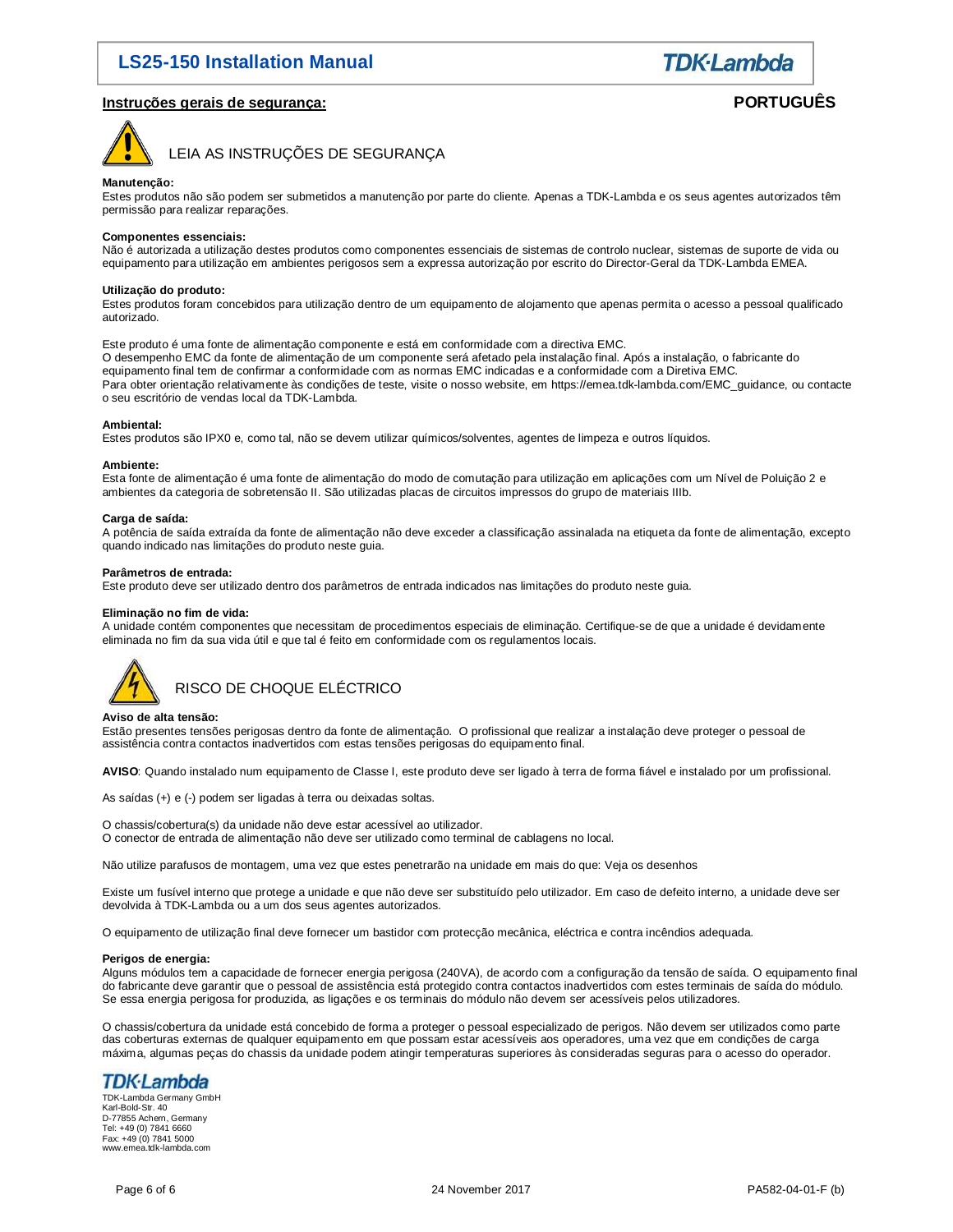# $LS25 \sim 150$  Series **Instruction Manual**

### **BEFORE USING THE POWER SUPPLY UNIT**

Pay attention to all warnings and cautions before using the unit. Incorrect usage could lead to an electrical shock, damage to the unit or a fire hazard.

### **WARNING and CAUTION**

- Do not modify.
- Do not touch the internal components, they may have high voltage or high temperature. You may get electrical shock or burned.
- When the unit is operating, keep your hands and face away from it as you may be injured by flying debris in the event of a fault.
- This power supply is designed for use within an end product. Stick the WARNING label for users on the system equipment and notify in the system instruction manual.
- Never operate the unit under over current or short-circuit conditions for more than 30 seconds or outside its specified Input Voltage Range, which could result in damage. There is no possibility of fire or burning.
- Confirm connections to input/output terminals are correct as indicated in the instruction manual.
- This power supply has a possibility for hazardous voltage to appear at output terminal depending on the type of failure. The outputs of these products must be earthed in the end equipment to maintain SELV. If the outputs are not earthed, they must be considered hazardous and must not be made user accessible.

### **Note: CE MARKING**

CE marking, when applied to the LS series products, indicates compliance with the Low Voltage Directive (2014/35/EU) in that it complies with EN60950-1.

| $DWG NO. : PA582-04-01-F$ |            |  |  |  |  |
|---------------------------|------------|--|--|--|--|
| CHK.                      | <b>DWG</b> |  |  |  |  |
|                           |            |  |  |  |  |
|                           |            |  |  |  |  |
|                           |            |  |  |  |  |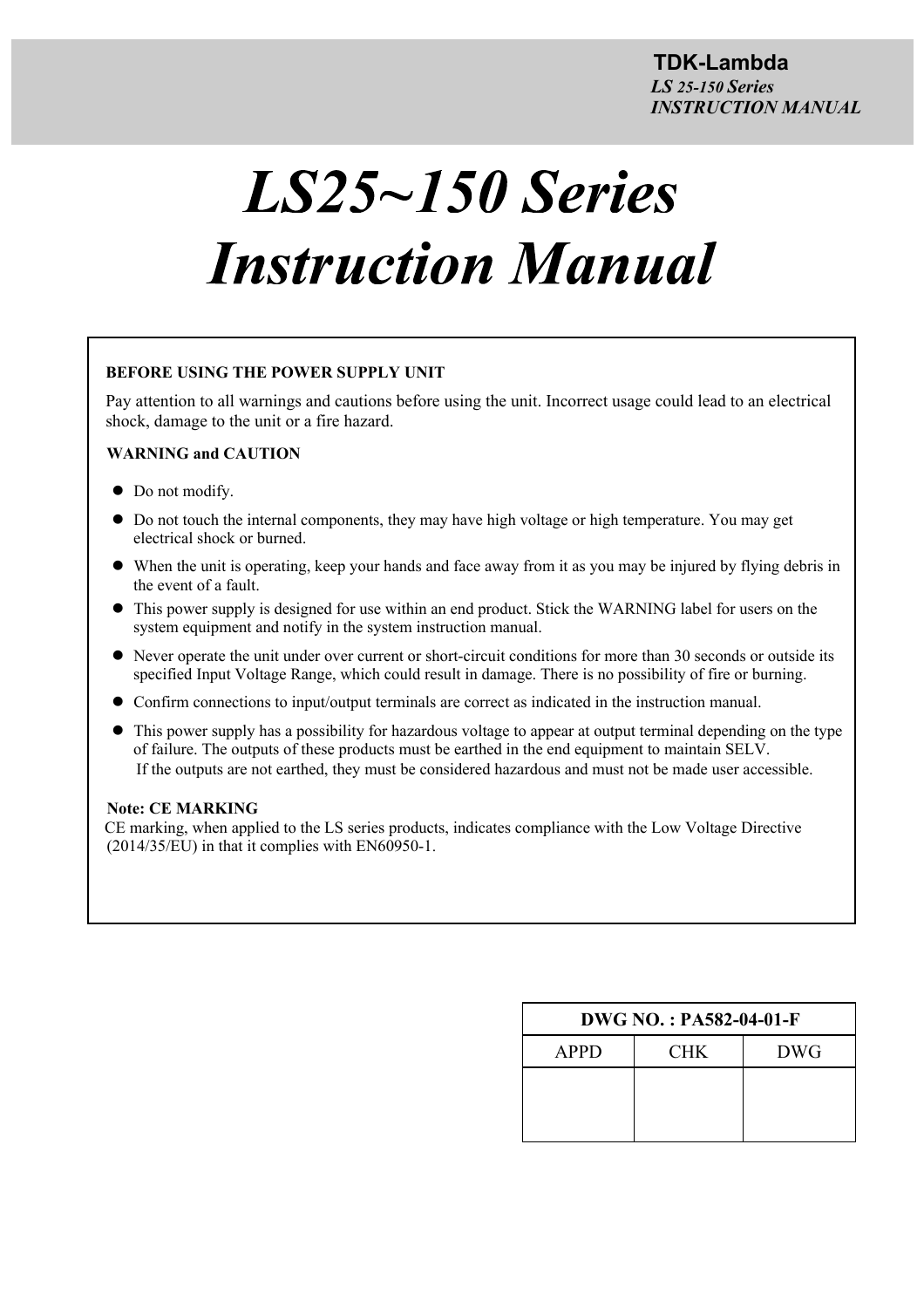$\circledcirc$  $\otimes$ 

 $\otimes$ 

### **1. Terminal Explanation**

### **LS25, LS35, LS50, LS75**

- (1)  $L$  : Input terminal Live line (Fuse in line)
- (2) N : Input terminal Neutral line
- (3) FG  $\frac{1}{5}$ : Functional Ground
- $(4)$  V : Output terminal
- $(5)$  +V : + Output terminal
- (6) Output voltage adjustable trimmer
- (7) Output monitoring indicator (Green LED : ON)



G @

 $\circled{3}$ 

6  $\widehat{\left( \mathbf{z}\right) }$ 

**L N**

٩F

Ł

 $\ddot{\sim}$ 

 $\overline{\phantom{1}}$ 

٦

ך

**V**

**ADJ -V -V +V +V**

 $\overline{\overline{z}}$  $\dot{\mathbf{z}}$ 

### **LS100, LS150**

- (1) L : Input terminal Live line(Fuse in line)
- (2) N : Input terminal Neutral line
- (3) FG  $\frac{1}{5}$ : Functional Ground
- $(4)$  -V : Output terminal ( 25A max./ terminal)
- $(5)$  +V : + Output terminal ( 25A max./ terminal)
- (6) Output voltage adjustable trimmer
- (7) Output monitoring indicator (Green LED : ON)

# **2. Terminal connecting method**

- Input must be off when making connection.
- Connect FG terminal to ground terminal of the equipment.
- The output load line and input line shall be separated and twisted to improve noise immunity.

# LS25, LS35, LS50, LS75 LS100, LS150





Maximum output current of each output terminal is 25A except for LS25 (15A). If more than 25A, use 2 terminals.

1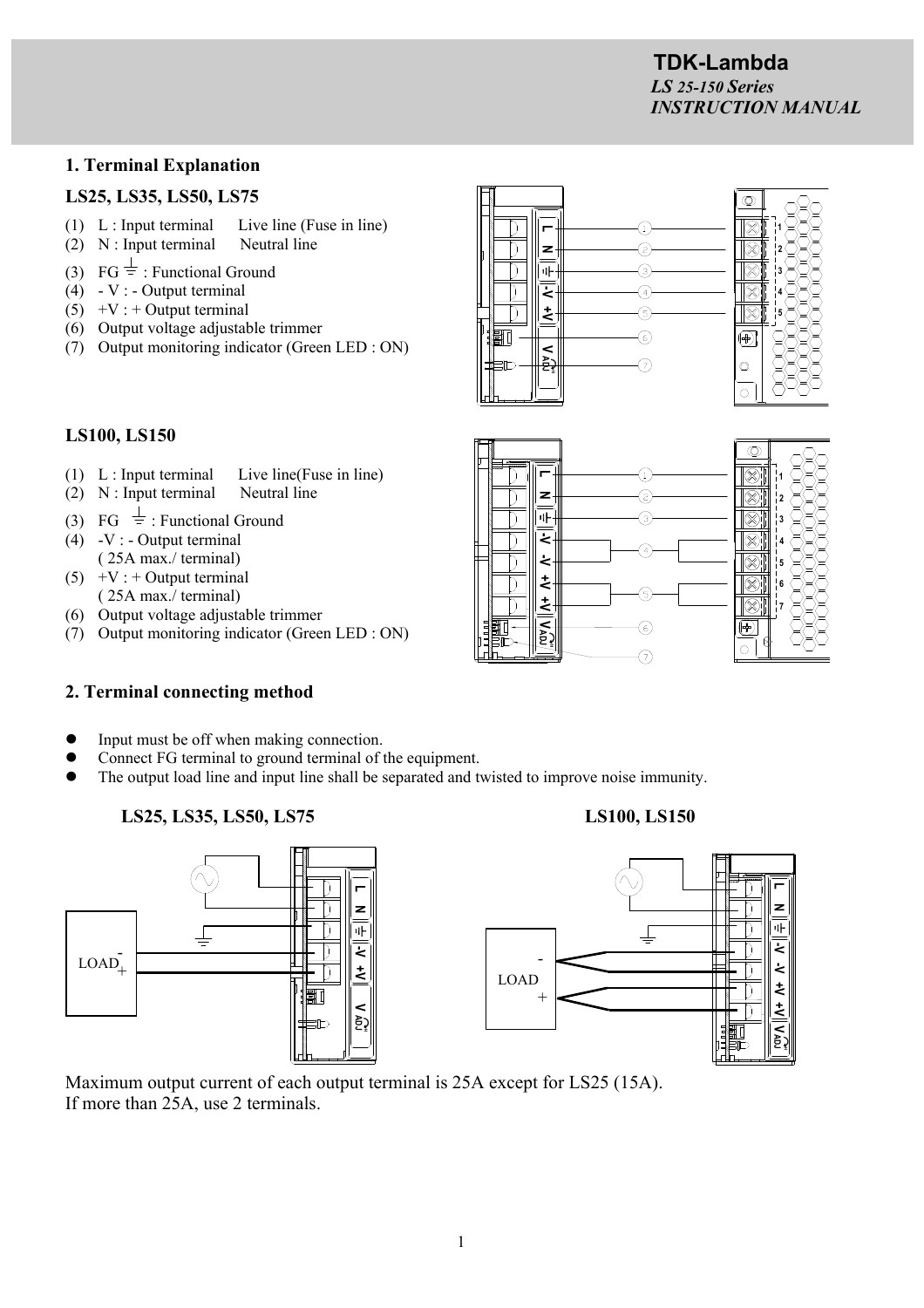### **3. Explanation of Functions and Precautions**

### **3-1. Input Voltage Range**

Input voltage range is single phase  $88 \sim 264 \text{VAC}$  (47  $\sim 63 \text{Hz}$ ) or  $125 \sim 373 \text{VDC}$  for LS25  $\sim$  LS100. For LS150, selectable switch 115/230VAC will decide the input voltage range as mentioned in the table below. Input voltage which is out of specification, may damage the unit. For cases where conformance to various safety specs(UL,CSA,EN) are required, input voltage range will be  $100~240$ VAC (50/60Hz). Note : LS series able to withstand Input Surge of 300VAC for 5 seconds.

LS150 – Selectable voltage range

| <b>Selected Range</b> | Applicable Input Voltage Range in VAC | Applicable Input Voltage Range in VDC |
|-----------------------|---------------------------------------|---------------------------------------|
|                       | $88 \sim 132$                         | NA                                    |
| 230                   | $176 \sim 264$                        | $248 \sim 37$ ?                       |

### **3-2. Output Voltage Range**

V.ADJ trimmer is for output voltage adjustment within the range of specifications. Turning the trimmer clockwise will increase the output voltage. Note over voltage protection ( OVP ) function may trigger if the output voltage is increased excessively.

### **3-3. Inrush Current**

Power Thermistor is built in to protect the circuit from high Inrush Current. Please select suitable input switch and fuse rating in case of re-input the power at high temperature.

### **3-4. Over Voltage Protection (OVP)**

The OVP function will shutdown the output except for LS25. The input need to be removed for a few minutes, and then re-input for recovery of the output. OVP setting is fixed and cannot be adjusted externally. Note : For LS25, OVP function will cause the output into "hiccup" mode and damage the unit.

### **3-5. Over Current Protection (OCP)**

OCP function operates when the output current exceeds OCP specifications. The output will automatically recover when the overload condition is removed. Do not operate overload or dead short conditions for more than 30 seconds, which could result in damage. There is no possibility of fire or burning.

### **3-6. Output Ripple & Noise**

Ripple & noise are measured at 20MHz by using a 300mm twisted pair of load wires terminated with a 0.1uF film capacitor & 47uF electrolytic capacitor. When load lines are longer, ripple becomes larger. The output ripple cannot be measured accurately if the probe ground lead of oscilloscope is too long. At low temperature, large ripple & noise may also be observed due to large ESR of the internal Electrolytic Capacitors especially at -25degC. Output voltage rise may not be smooth during initial turn on at low temperature.

### **3-7. Series Operation**

For series operation, either method (A) or (B) is possible.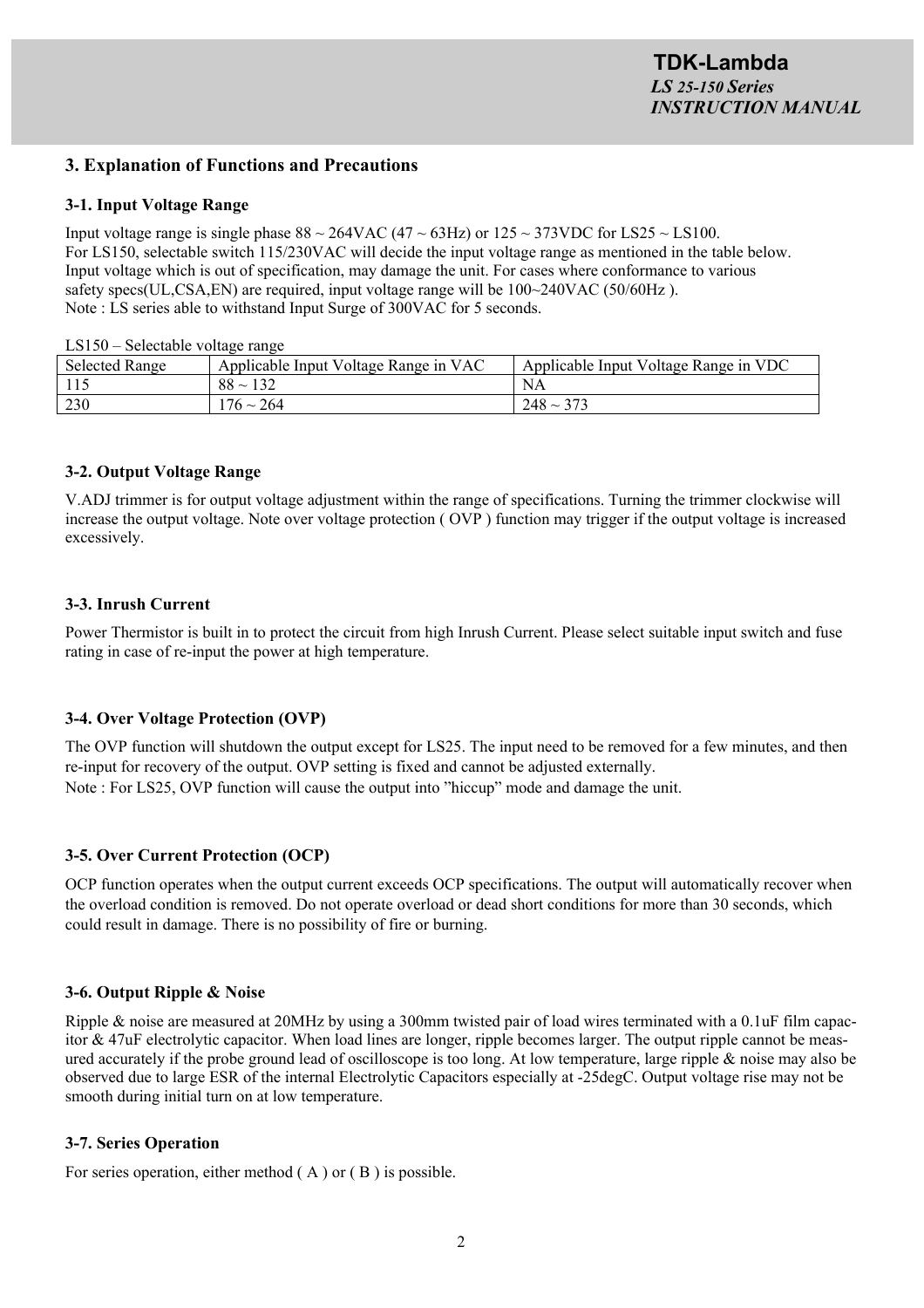### Method ( A ) Method ( B )



Note : In case of Method ( A ), please connect diodes to prevent the reverse voltage.

### **3-8. Parallel Operation**

- (A) Operation to increase the Output Current is not possible.
- (B) Operation as a Backup Power Supply is possible as follows.
- 1. Set the power supply output voltage higher by the amount of forward voltage drop ( $V_F$ ) of the diode.
- 2. Please adjust the output voltage of each power supply to be the same.
- 3. Please use within the specifications for output voltage and output current.



### **4. Isolation / Withstand Voltage**

### **4-1. Isolation Test**

Isolation resistance between output and FG (chassis) shall be more than  $100M\Omega$  at 500VDC. For safety, voltage setting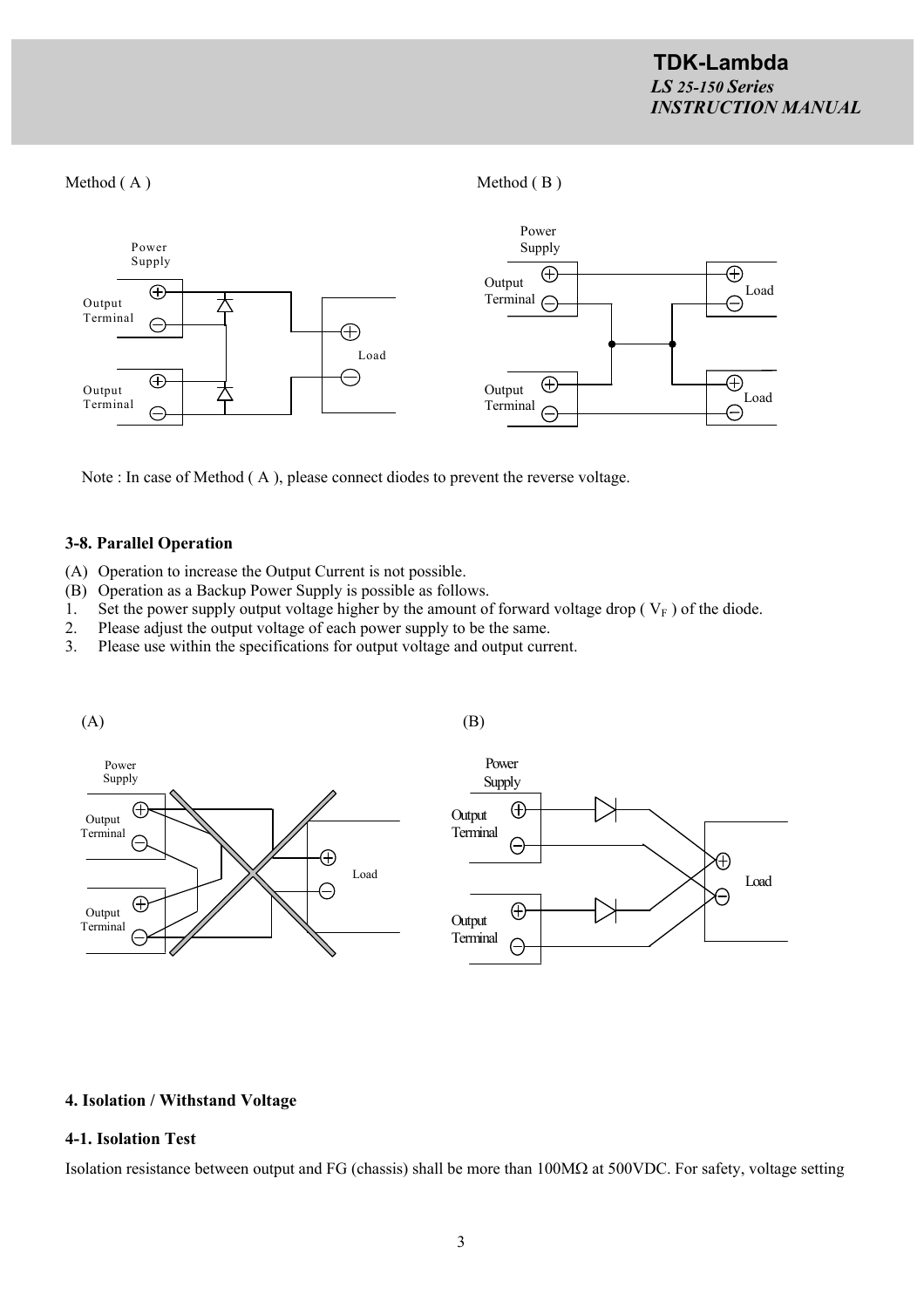of DC isolation tester must be done before the test. Ensure that the unit is fully discharged after the test.

(a) Output ~ FG (chassis) :  $500VDC$ ,  $100M\Omega$  or more



### **4-2. Withstand Voltage**

This series is designed to withstand 3.0kVAC between input and output, 1.5kVAC between input and FG (chassis) and 500VAC between output and FG (chassis) each for 1 minute. When testing withstand voltage, set current limit of withstand voltage test equipment at 20mA ( Output-FG (chassis) : 100mA ). The applied voltage must be gradually increased from zero to testing value and then gradually decreased for shut down. When timer is used, the power supply may be damaged by high impulse voltage at timer switch on and off. Connect input and output as follows :

1.5kVAC, 1min (20mA)

(a) Input ~ FG (chassis) : solid line (c) Output ~ FG (chassis) :  $500VAC$ , 1min (100mA)

(b) Input  $\sim$  Output : dotted line 3kVAC, 1min ( 20mA )



### **5. Mounting Directions**

### **5-1. Output Derating according to the Mounting Directions**

Recommended standard mounting is Method ( A ). Method ( B ), ( C ) and ( D ) are also possible. Refer to the Output Derating below. Please do not use installation Method ( E ), where the PCB will be on the topside and heat will be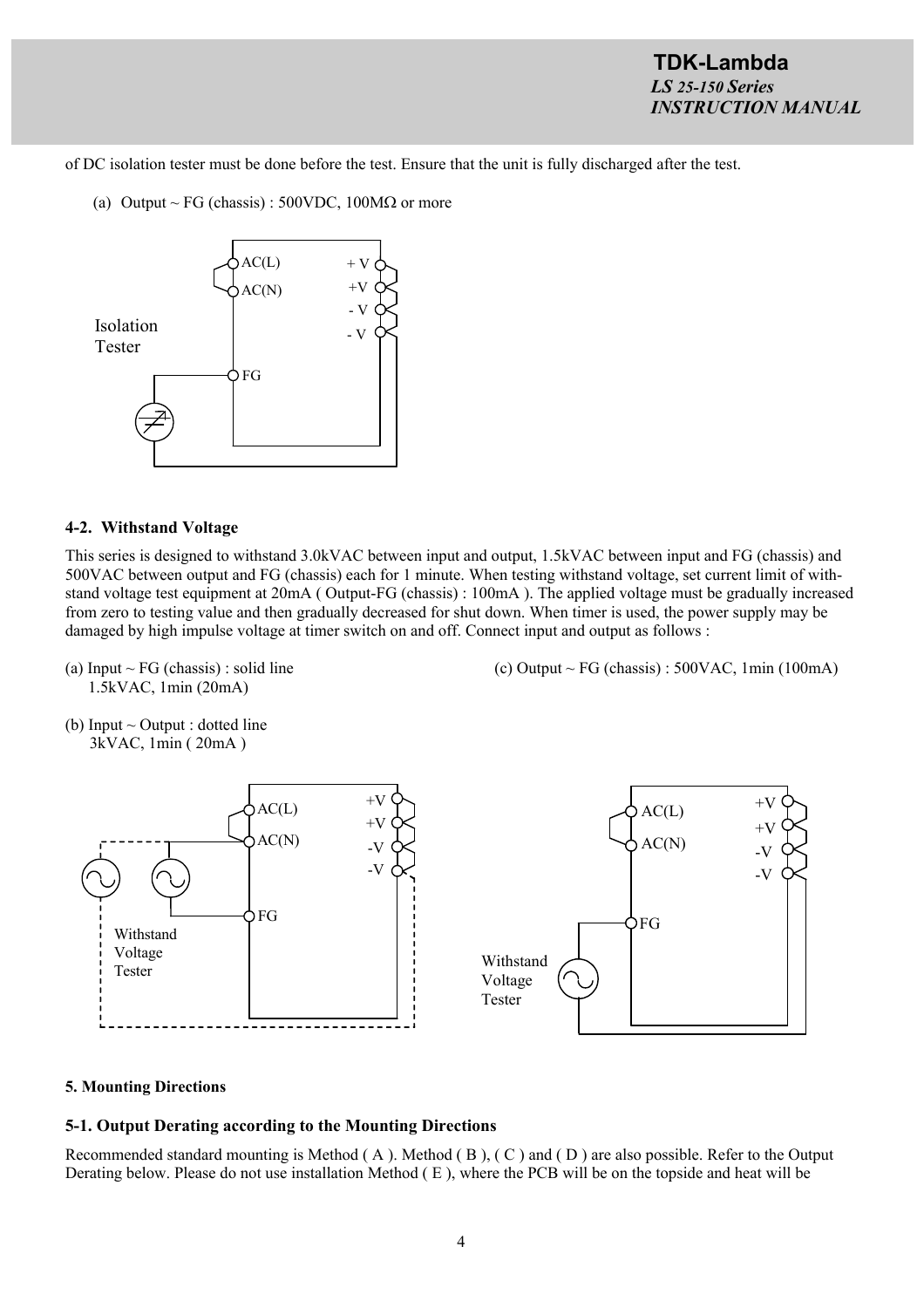trapped inside the unit. In the following derating curve, the maximum output current is denoted as 100%.



### **(A) Output Derating versus Ambient Temperature (Convection Cooling)**





`

**LS25-5, -12, -15, -24, -36 & -48**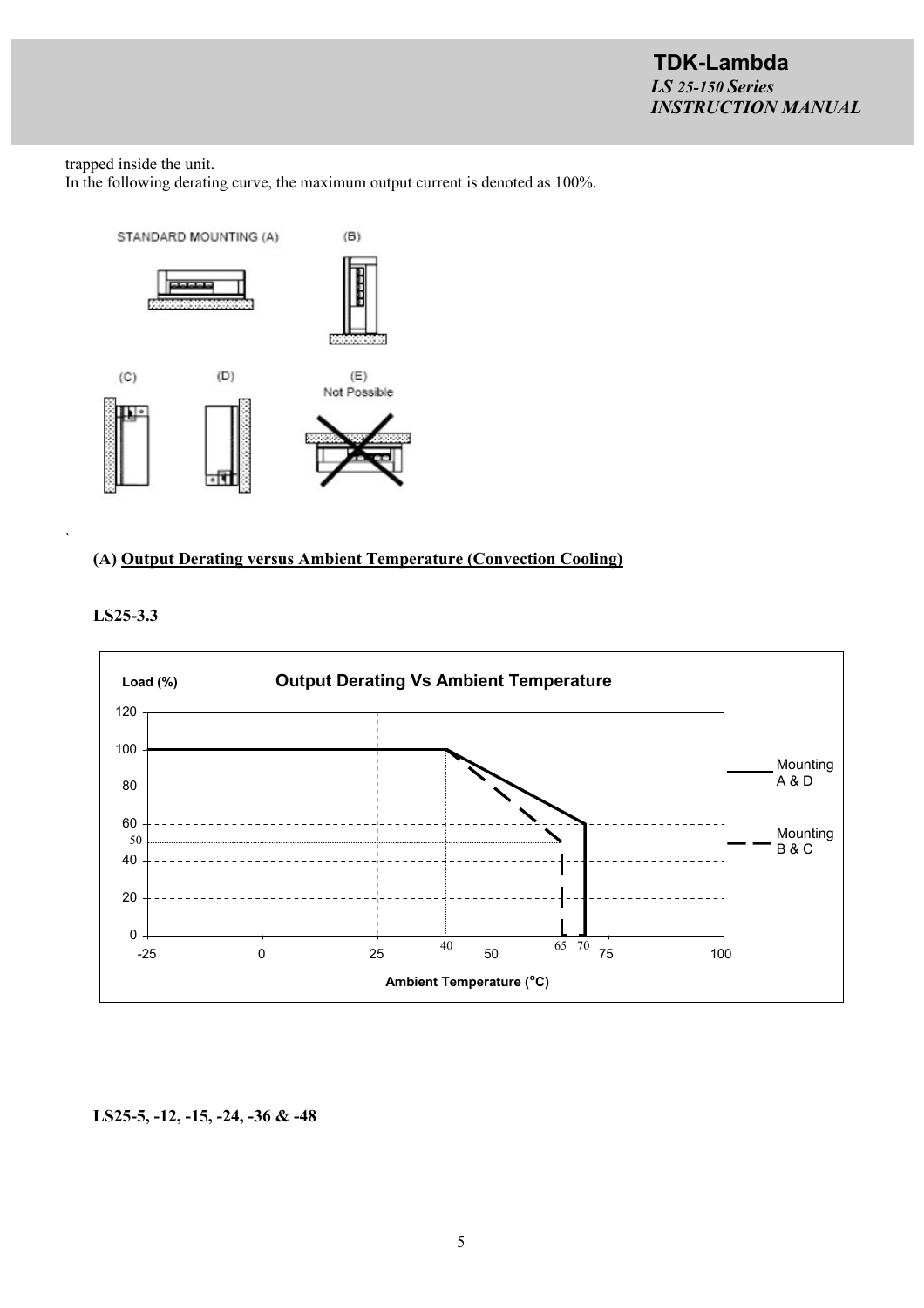

**LS35-3.3, -5, -12, -15, -24, -36 & -48**



**LS50-3.3, -5, -12, -15, -24, -36 & -48**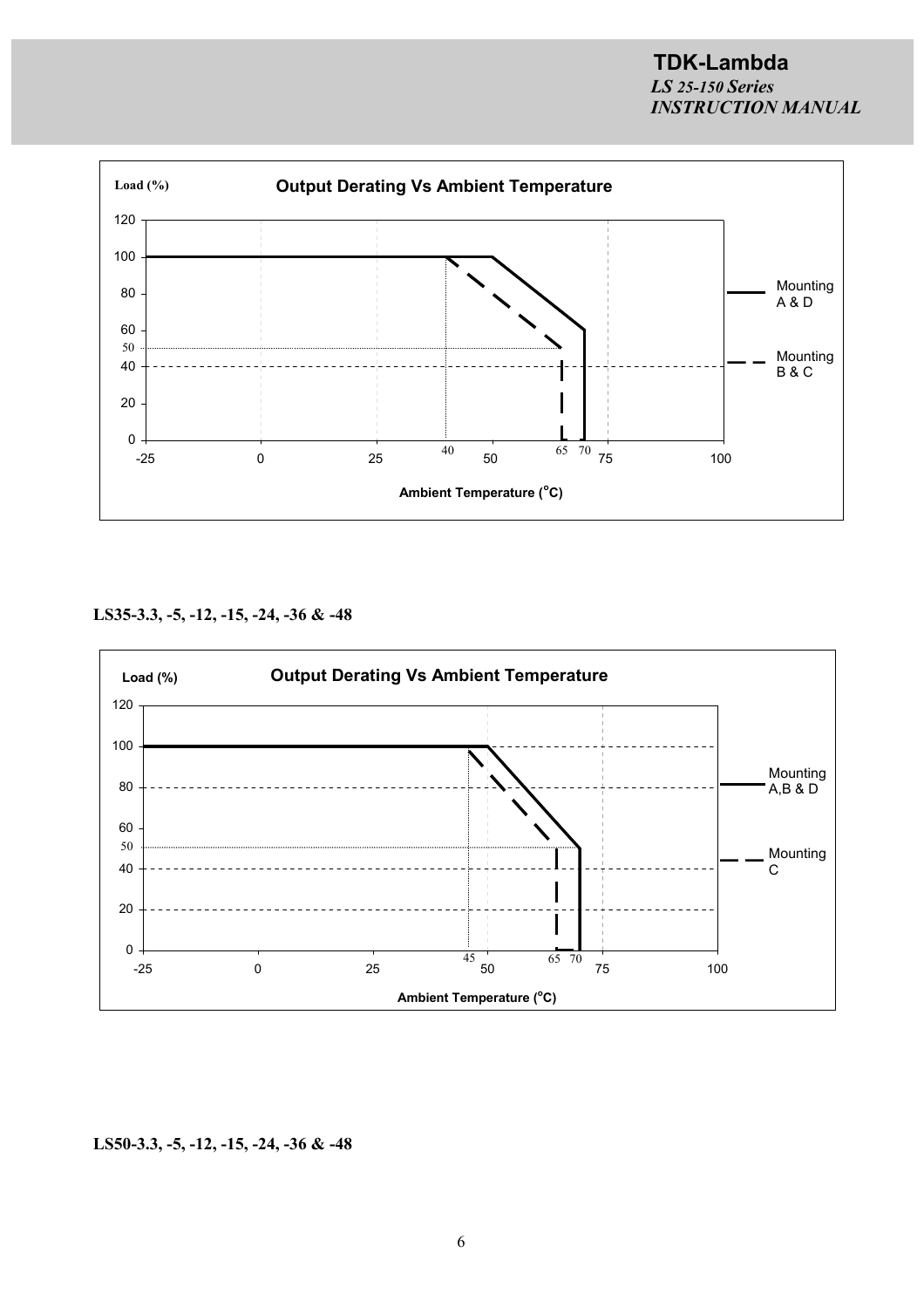

**LS75-3.3, -5**



### **LS75-12, -15, -24, -36 & -48**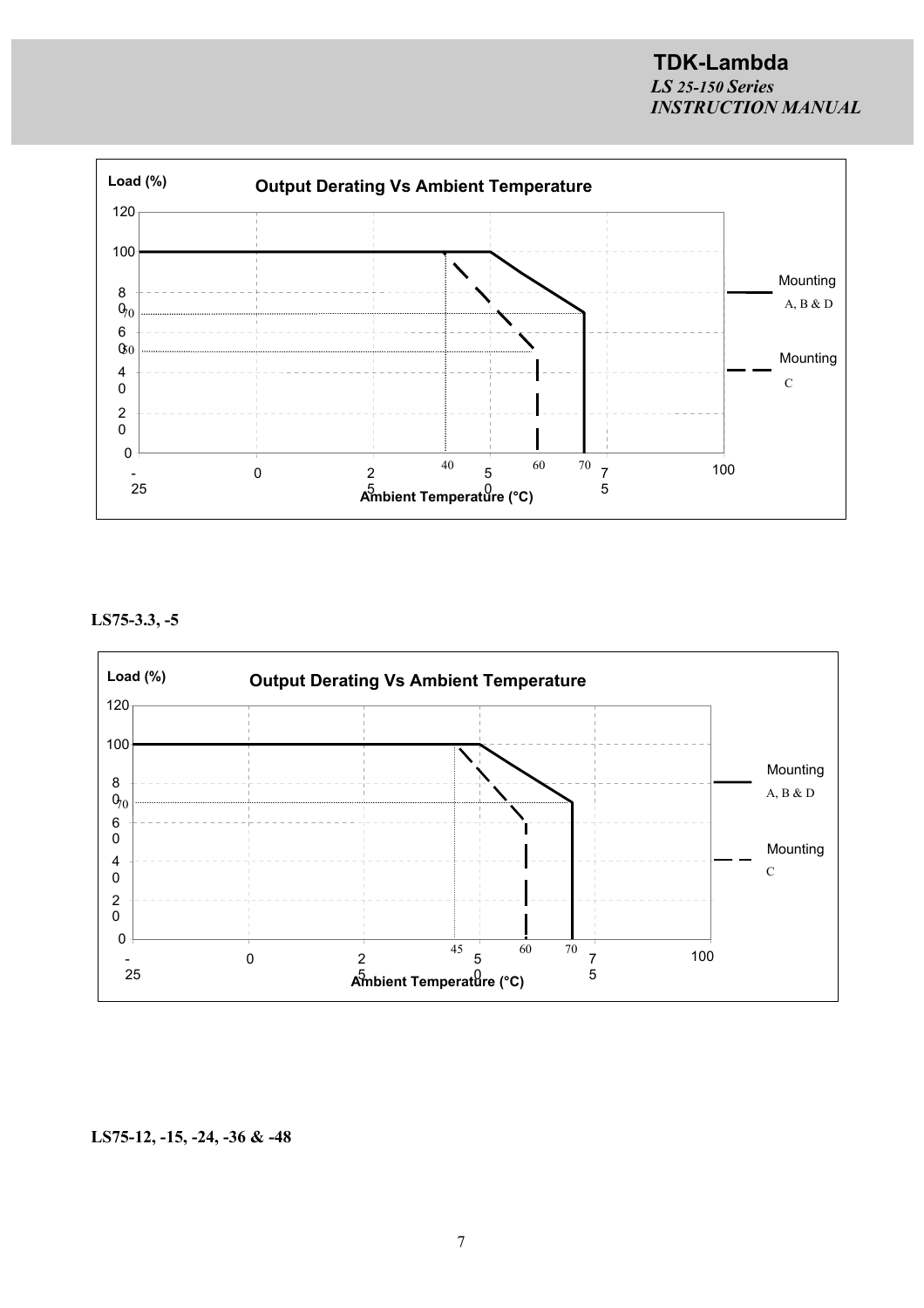

**LS100-3.3, -5**



### **LS100-12, -15, -24, -36 & -48**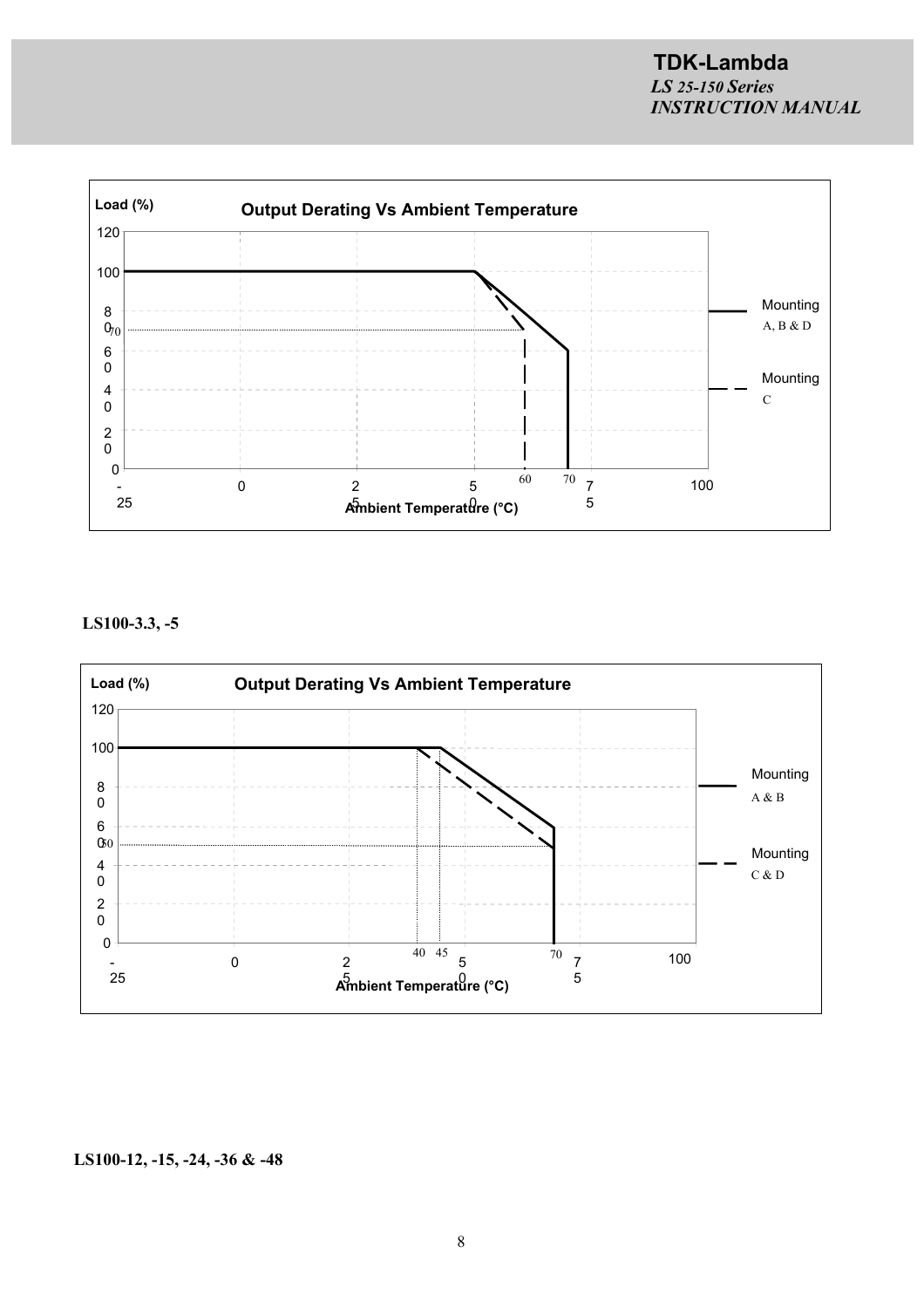

**LS150-3.3, -5**



### **LS150-12, -15, -24, -36 & -48**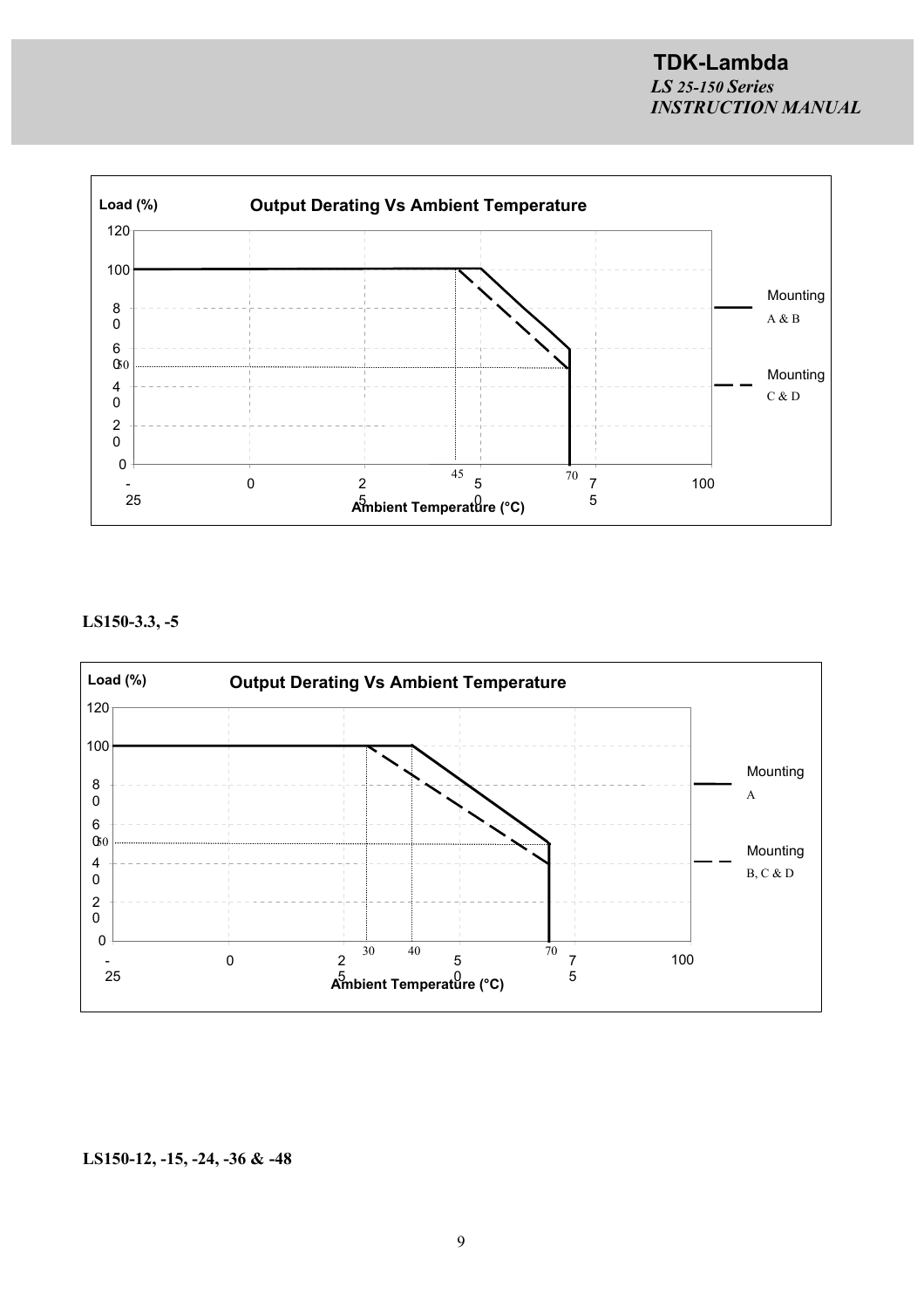

### **(B) Output Derating versus Input Voltage (Convection Cooling)**

LS100-3.3, -5, -12, -15, -24, -36 & -48



NOTE : LS25, LS35, LS50, LS75 & LS150 series do not require Input Voltage Derating.

### **5-2 Mounting Method**

1) This is convection cooling type power supply. In consideration of the heat radiation and safety, please keep a dis-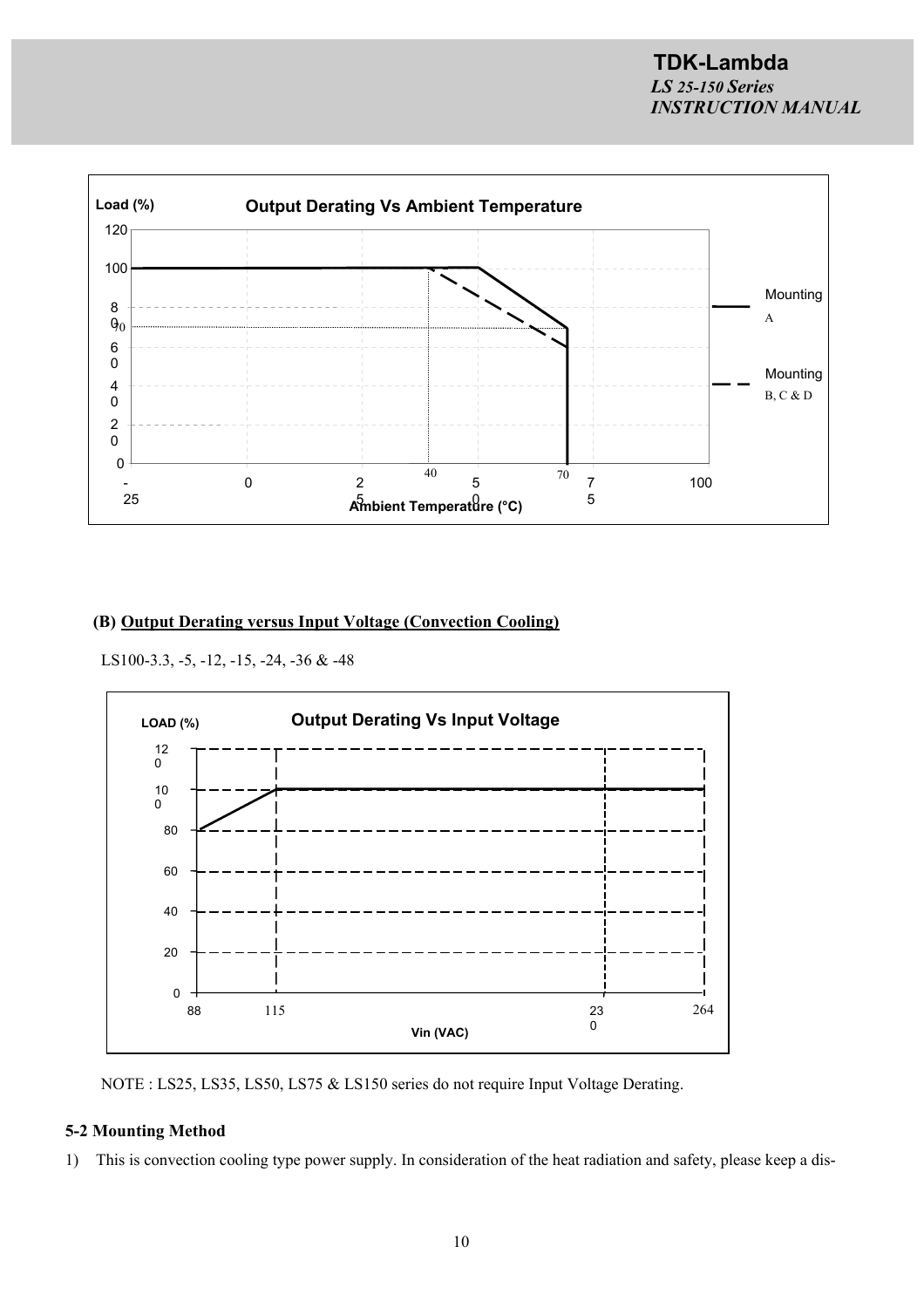tance of more than 15mm between the power supply and the peripheral parts. When lining up multiple units, please make sure to place them 15mm or more apart from each other.

- 2) Maximum allowable penetration of mounting screws into the power-supply is 5mm except LS25 (4mm).
- 3) Recommended torque for mounting screws of LS25  $\sim$  LS150 (M3 screw) : 0.49 N·m (5.0 kgf·cm).



### **6. Wiring Method**

- The input and output load wires shall be separated and twisted to improve noise immunity.
- Both wires must be as thick and short as possible to make lower impedance.
- Noise can be reduced by connecting a film capacitor with 0.1uF capacitance across the load terminals.
- For safety and EMI considerations, connect the FG terminal of LS series to mounting set ground terminal.
- The recommended wire type :

|                   | Recommended<br>Wire |                                                                       | Recommended crimp-type terminal |                   |                    |
|-------------------|---------------------|-----------------------------------------------------------------------|---------------------------------|-------------------|--------------------|
| <b>MODEL</b>      |                     | Recommended torque                                                    | D<br>(MAX)                      | (MAX)             | Mounting<br>Pieces |
|                   |                     |                                                                       |                                 |                   | (MAX)              |
| LS25              | AWG16-22            | M3.0 Screws<br>$0.49$ N $\cdot$ m $(5.0 \text{ kgf} \cdot \text{cm})$ | 6.0 <sub>mm</sub>               | 0.8 <sub>mm</sub> | 2 pieces           |
| $LS35 \sim LS150$ | $AWG14-22$          | M3.5 Screws<br>$1.0 N·m (9.8 kgf·cm)$ ~<br>1.4 N·m (13.7 kgf·cm)      | 6.8 <sub>mm</sub>               | $0.8$ mm          | 2 pieces           |

Note 1 : When using separate loads, it is recommended to use 2 pieces of 0.8mm thick crimp-type terminal.

Note 2 : For recommended wire diameter, refer to wire maker recommended allowable current and voltage drop. For higher output current model like 3.3V & 5V, bigger diameter wire is recommended.

### **7. External Fuse Rating**

Refer to the following fuse rating when selecting the external input fuse. Surge current flows when input turns on.